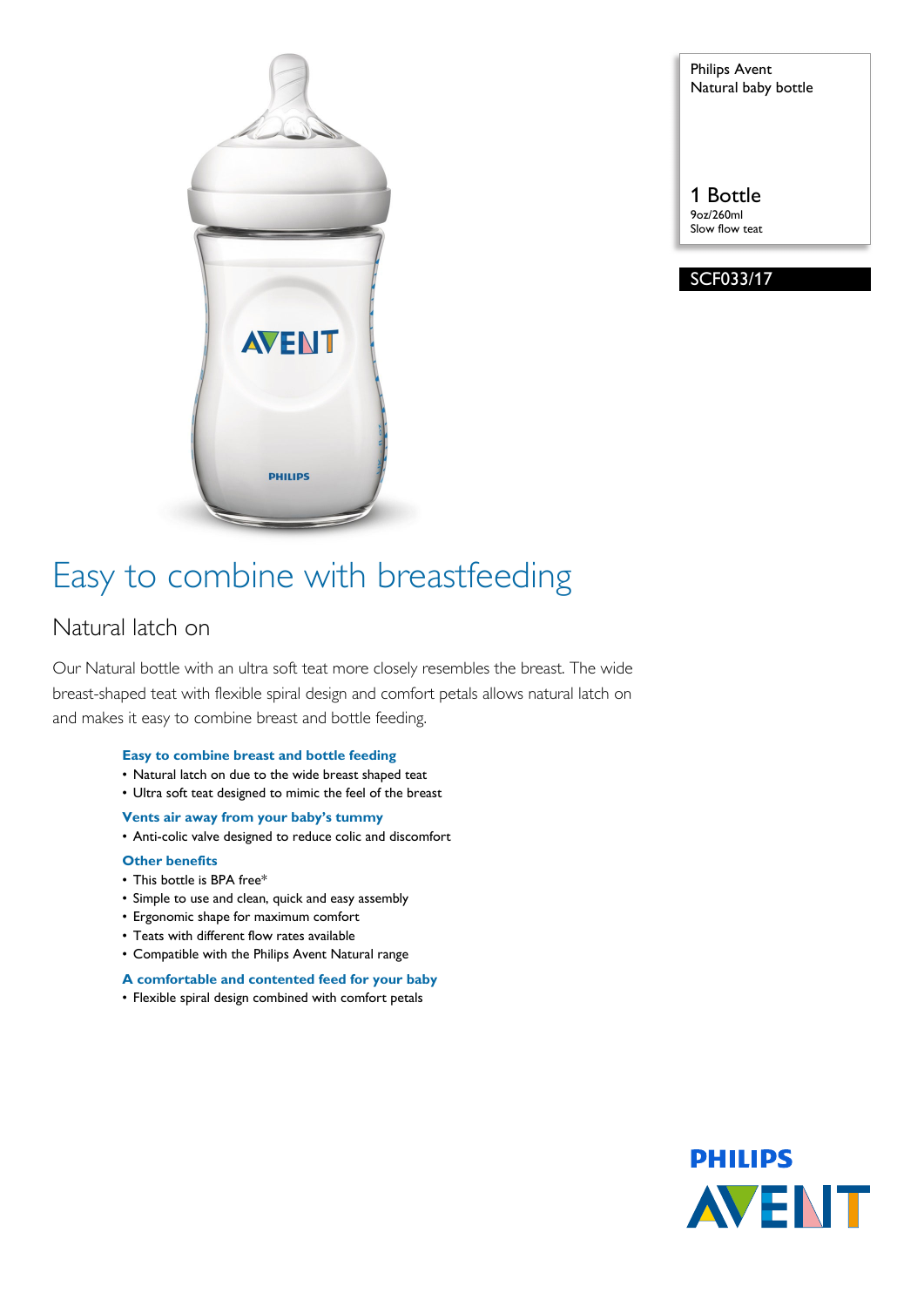# **Highlights**

#### **Natural latch on**



The wide breast shaped teat promotes a natural latch on similar to the breast, making it easy for your baby to combine breast and bottle feeding.

### **Ultra soft teat**



The teat has an ultra soft texture, designed to mimic the feel of the breast.

#### **Flexible spiral design**



Flexible spiral design, combined with our unique comfort petals to create a flexible teat, allowing for a more natural feed without teat collapse.

#### **Anti-colic valve**



Anti-colic valve designed to keep air away from your baby's tummy, to help reduce colic and discomfort.

#### **Choosing the right teat**



The Philips Avent Natural range offers different teat softness and increasing flow rates for every development stage of your baby.

#### **Ergonomic shape**



Due to the unique shape, the bottle is easy to hold and grip in any direction for maximum comfort, even for baby's tiny hands.

#### **Simple to use and clean**



Wide bottle neck makes filling and cleaning easy. Only a few parts for quick and simple assembly.

#### **Compatibility across the range**



Mix and match our breast pump, bottle and cup parts, and create the product that works for you, when you need it!

#### **This bottle is BPA free\***



The Philips Avent Natural bottle is made of BPA free\* material (polypropylene).

SCF033/17